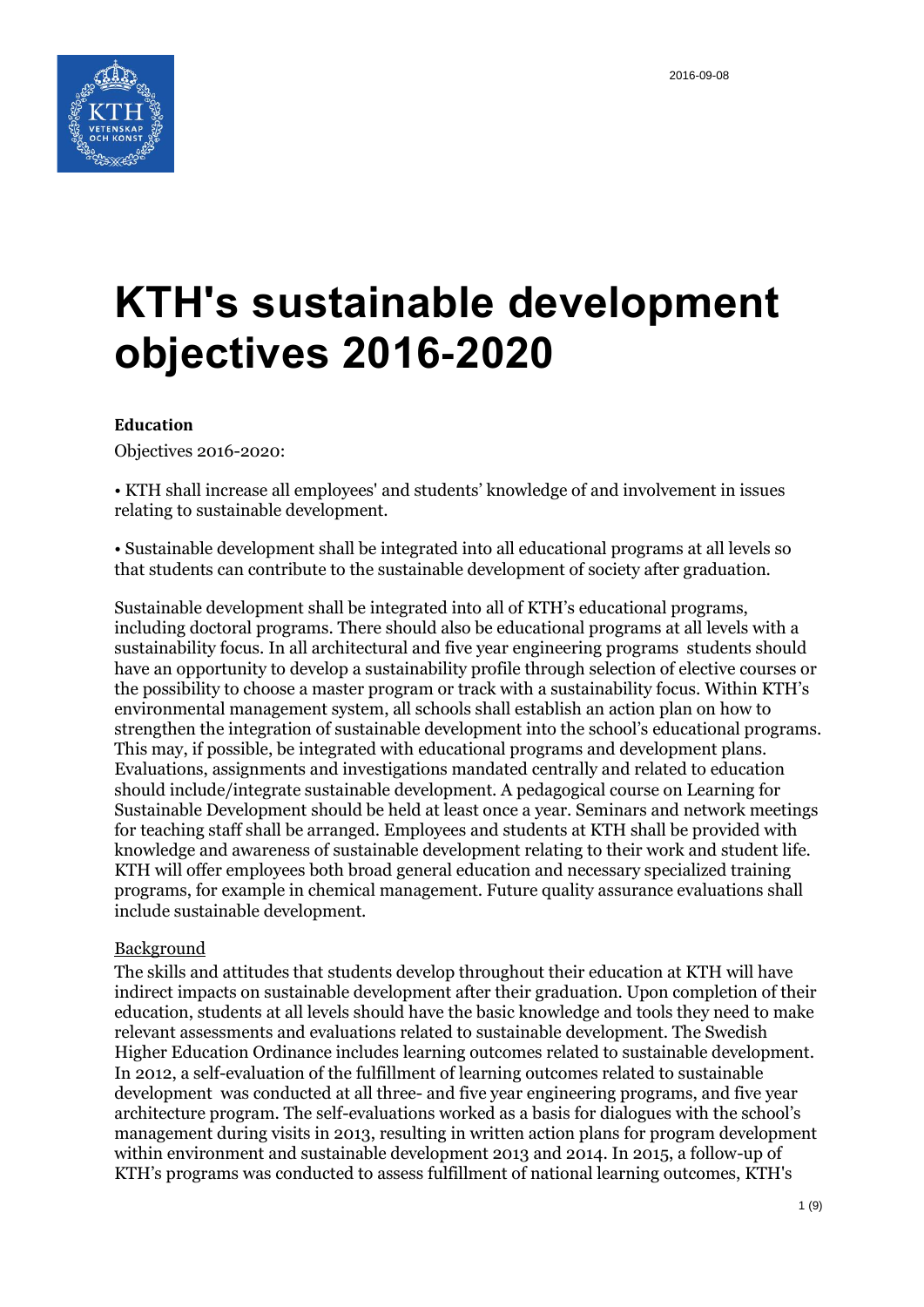environmental objectives and the targets outlined in KTH's Strategic Plan 2013-2016 with regards to sustainable development within the three- and five year engineering programs, and architecture programs at KTH.

KTH offers various opportunities for employee training in environmental and sustainable development. A variety of courses are available, for example an open web-based basic training on sustainable development, as well as specialized training in areas such as chemical management and learning for sustainable development.

## Follow-up

Follow-up will be conducted by analyzing learning outcomes on program- and course level, and course content. Quantitative indicators are determined by the number of courses that include environment and sustainable development, the number of programs that focus on sustainability, the number of teachers who complete the pedagogical course in Learning for Sustainable Development, and the results from the Alumni career survey and the mid-way questionnaire to students regarding sustainable development. Qualitative evaluation based on the students' evaluations of learning activities and examinations shall be incorporated in the follow-up.

Follow-up of employee training is conducted by compiling a list of participants who have completed the courses. Documented staff training plans are also followed up centrally, at KTH´s schools and the university administration. New indicators for follow-up may also be relevant.

Responsible for follow-up: KTH Sustainability Office, KTH Schools

# **Research**

Objectives 2016-2020:

• KTH's research for sustainable development shall increase.

• The integration of sustainable development in KTH's research base shall increase.

KTH's research base includes faculty positions, faculty funding, research centers and external funding. All KTH schools should conduct research for sustainable development. Sustainable development should be a driving force behind the development of new research. Competency about sustainable development shall be integrated into more disciplines. KTH's research shall develop, apply and disseminate technologies, practices, attitudes and skills that contribute to sustainable development. Future assessments of KTH research shall include sustainable development.

# Background

The results of KTH's research are an important part of the indirect impacts KTH has on sustainable development. KTH should be one of the leading technical universities in Europe in terms of scope and quality of research in the fields of the environment and sustainable development. Today, research in the fields of the environment and sustainable development is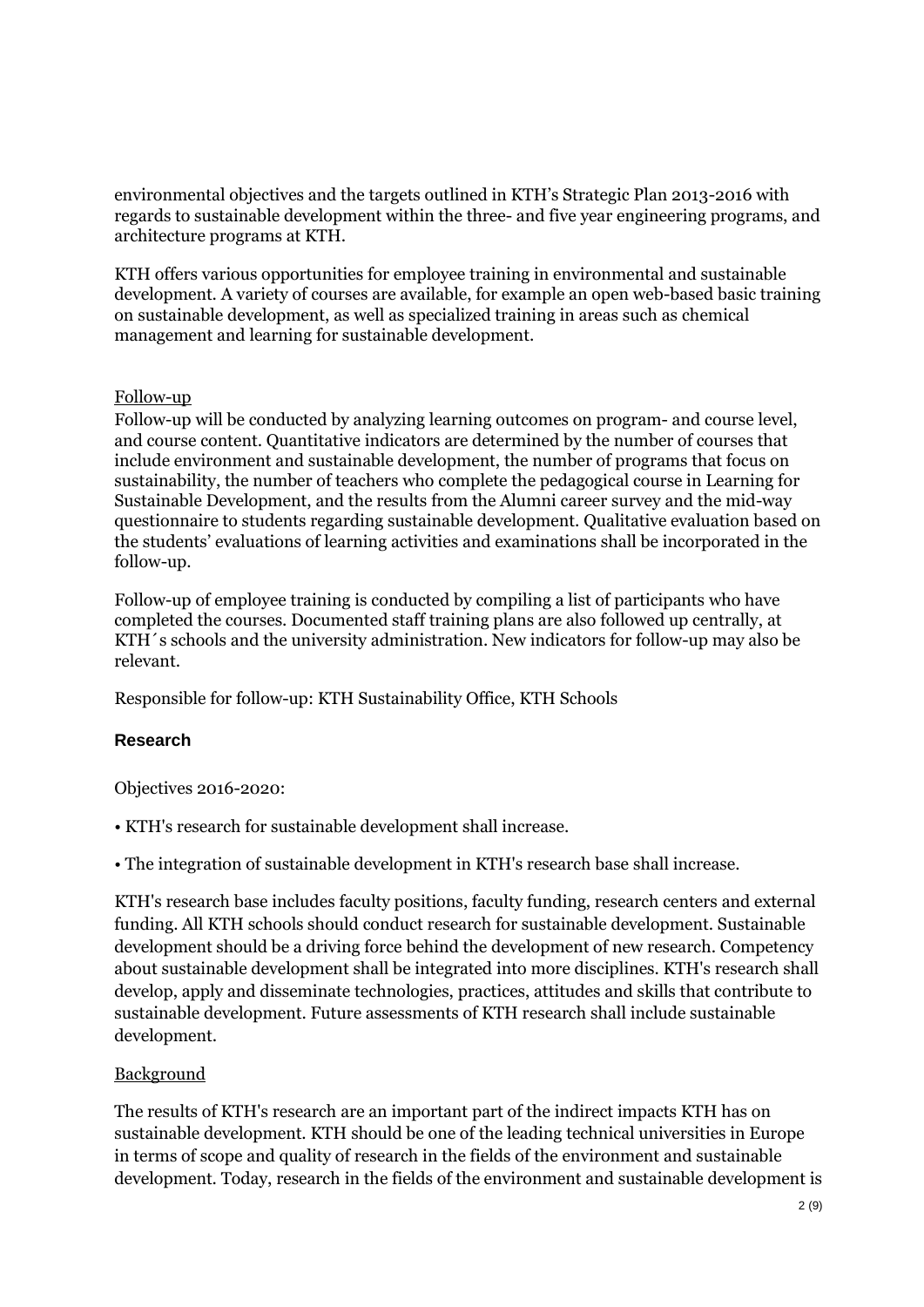conducted in many parts of the organization. At KTH there are research groups where the main focus is the environment and sustainability, research groups where findings contribute to solutions for sustainable development and there are also groups where environment and sustainable development are aspects of their research.

#### Follow-up

For follow-up a number of quantitative indicators are used including: publications and citations linked to relevant keywords, grants from selected financers, and faculty positions with a focus on sustainability as a subject based on a number of keywords and ranking lists where possible.

Responsible for follow-up: KTH Sustainability Office

## **Collaboration**

#### Objectives 2016-2020:

• In collaboration with new and existing partners, stakeholders and students, KTH shall work to contribute to sustainable development of society.

• A stronger picture of KTH as a leading technical university in sustainable development shall be conveyed through communication, dialogue and interaction with the surrounding community.

Collaboration strengthens the quality of research and education for sustainable development. KTH shall work with partners that contribute to sustainable development and involve students in KTH's work for sustainable development. KTH shall develop a strategy for how the brand should be associated with sustainable development. This includes increasing the visibility of KTH and our societal impact in relation to sustainable development. Marketing of KTH's educational programs should emphasize that with an engineering education one can directly contribute to a sustainable development of society. KTH's sustainability work must be visible on KTH's homepage (www.kth.se).

#### Background

Internal and external collaboration is central in the process for sustainable development. KTH's reputation makes the university attractive as a partner in the area of sustainability. KTH accepts and shows social responsibility through external and visible activities in the areas of the environment and sustainable development. Activities such as projects and seminars have been conducted by and for students.

In addition to KTH's strategic partners, KTH has other organized collaborations which include other companies, government agencies, universities and organizations. Follow-up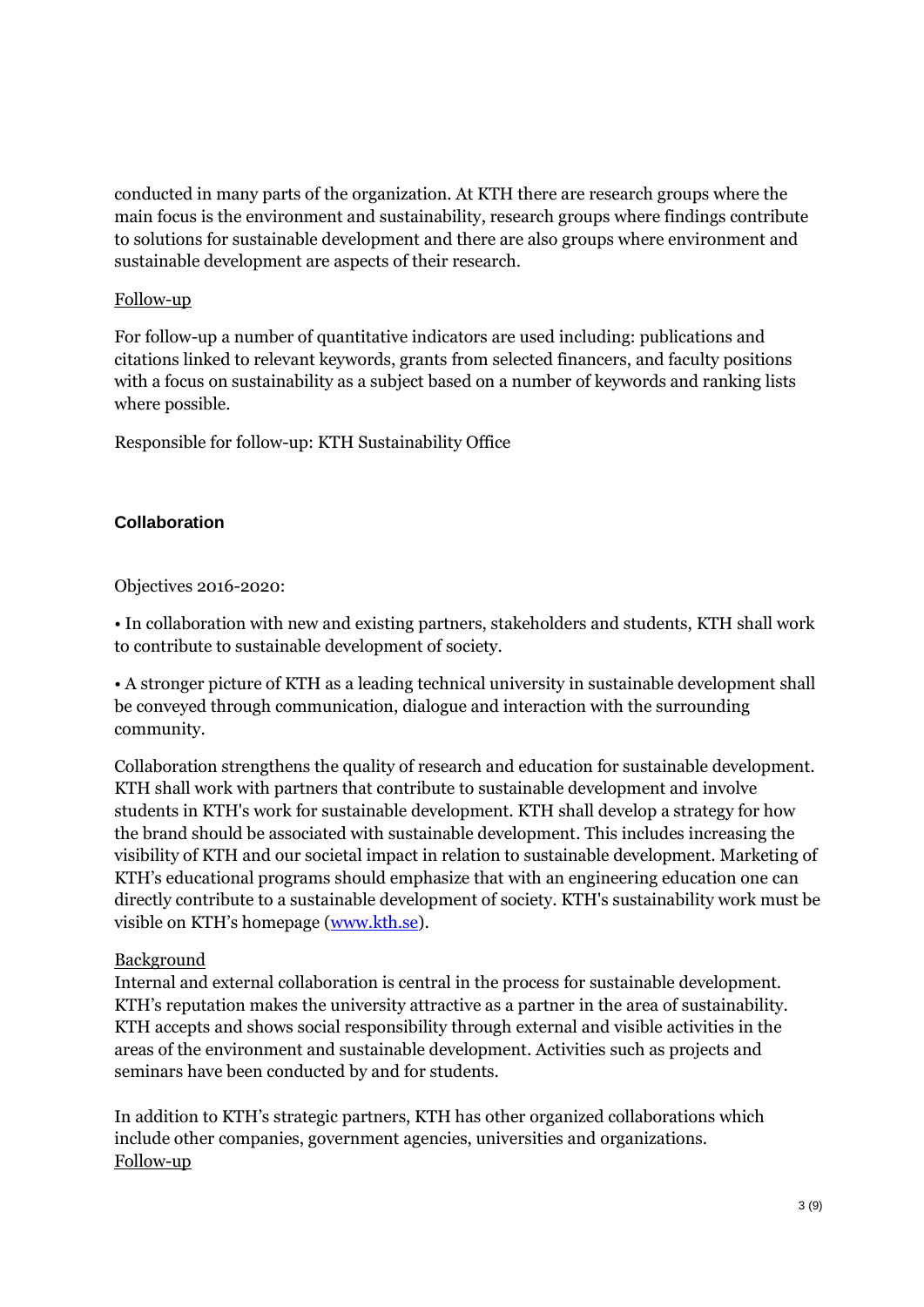Quantitative indicators of the number of press releases, articles on the web and similar related to KTH and sustainable development and visibility in the media is monitored. KTH's collaborations linked to sustainable development are analyzed and monitored. The number of adjunct professors, affiliated faculty and industry doctoral students with sustainability profiles is monitored. Student projects and student collaborations are followed up. Follow-up of how the outside world perceives the KTH brand in relation to sustainable development is to be followed-up. New indicators for monitoring/ follow-up may also be relevant.

Responsible for follow-up: KTH Sustainability Office

# **Work Environment**

Objectives 2016-2020:

- KTH is to have a good physical, organizational and psychosocial work environment.
- KTH shall work systematically and preventively to ensure a good work environment.

## **Background**

A good working environment contributes positively to creativity and health, and provides a basis for good performance and results. Work environment refers to anything which affects employees and students: attitudes, leadership, approach and behavior towards each other, work premises, equipment, furniture, chemical products, work methods, work organization, cooperation and social interaction as well as opportunities for recovery and personal growth.

Follow-up: indicators shall be developed.

Responsible for follow-up: Human Resources Department, KTH Schools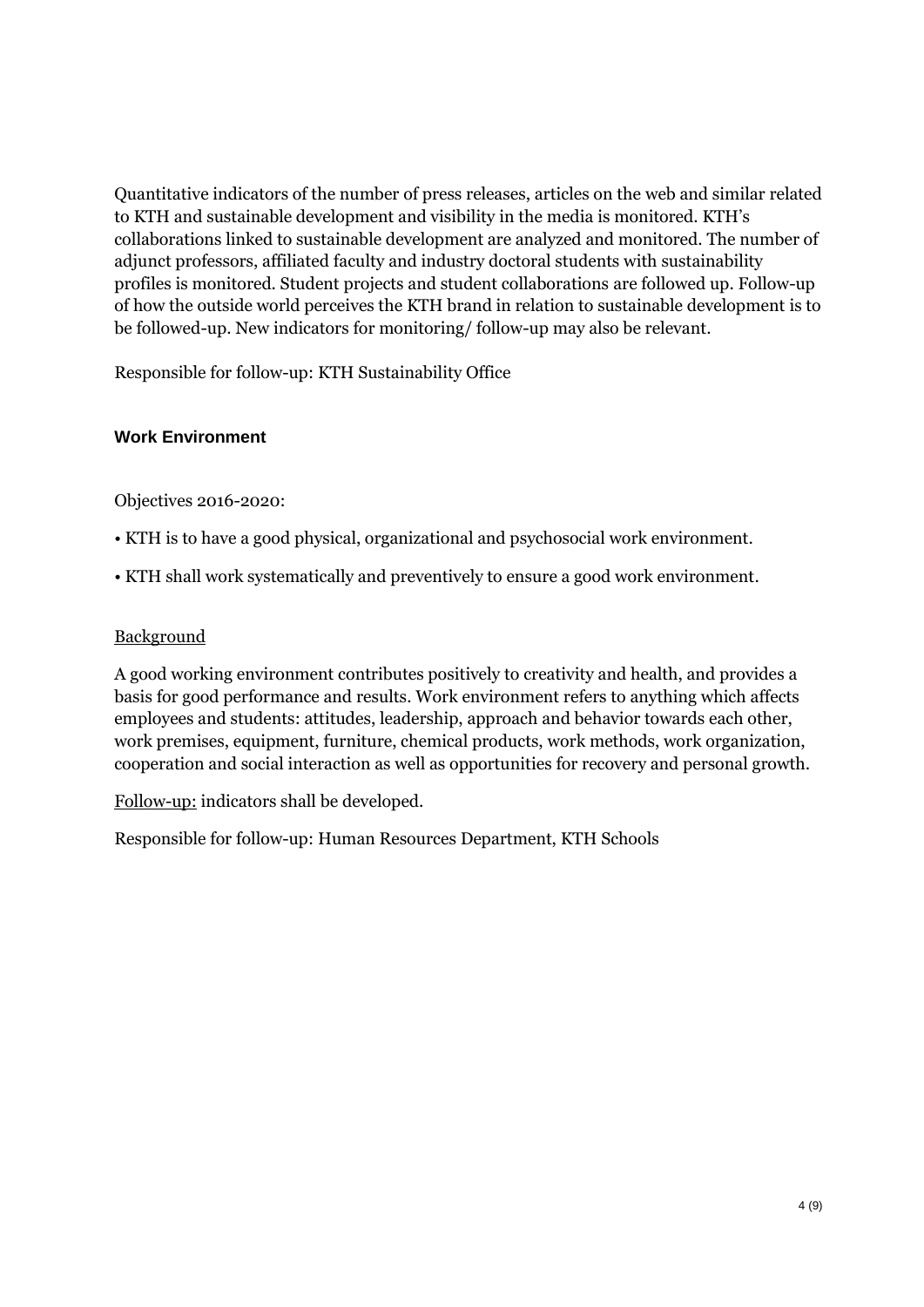## **KTH´s campuses**<sup>1</sup>

 $\overline{a}$ 

Objectives 2016-2020:

• KTH´s campuses shall be sustainably developed and managed. Ecological and social values shall be preserved and strengthened.

• The highest environmental performance must be sought when constructing or renovating facilities and buildings.

• KTH´s energy consumption shall be reduced by 10 % (electricity, district heating and cooling) per fulltime employee, full-time student and per square metre.

• The use of sustainable means of travel and transport to, from and between our campuses shall increase

• KTH shall increase the knowledge of and have a safe and effective management of hazardous waste.

• Appropriate conditions for sorting all relevant waste fractions should be fully available at KTH, the amount of waste per person shall decrease and the sorted waste shall increase.

• KTH's campuses shall be used in education, research and collaboration for sustainable development.

Ecological and social conditions shall be included in all development planning. Ecological values must be preserved and strengthened where necessary, for example, through the protection of old oak trees, the replanting of trees and the selection of plants. Buildings shall be environmentally certified to the highest class possible within reasonable economical boundaries. Energy consumption shall be reduced without compromising the indoor climate. The share of renewable and locally produced energy shall increase. Sustainable means of transportation should be encouraged by making it easier for those who cycle, walk and use public transport and to increase the share of pedestrians, cyclists and users of public transportation.

Hazardous waste, particularly chemicals, will promptly be sent for destruction. The proportion of sorted waste will increase by installing appropriate recycling receptacles on all of KTH's premises. Sorting of organic waste and cardboard packaging will be introduced. To improve waste management, KTH will increase collaboration with landlords and restaurants on our campuses. The amount of waste shall be reduced through planning, smart purchasing and procurement and through dialogue with suppliers as well as through increased internal reuse.

Campus will be increasingly used in education and research to test new sustainable solutions while strengthening sustainable campus development.

<sup>1</sup> "KTH´s campuses" objective includes the aspects, energy, new construction and renovation, outdoor environment, transports and waste.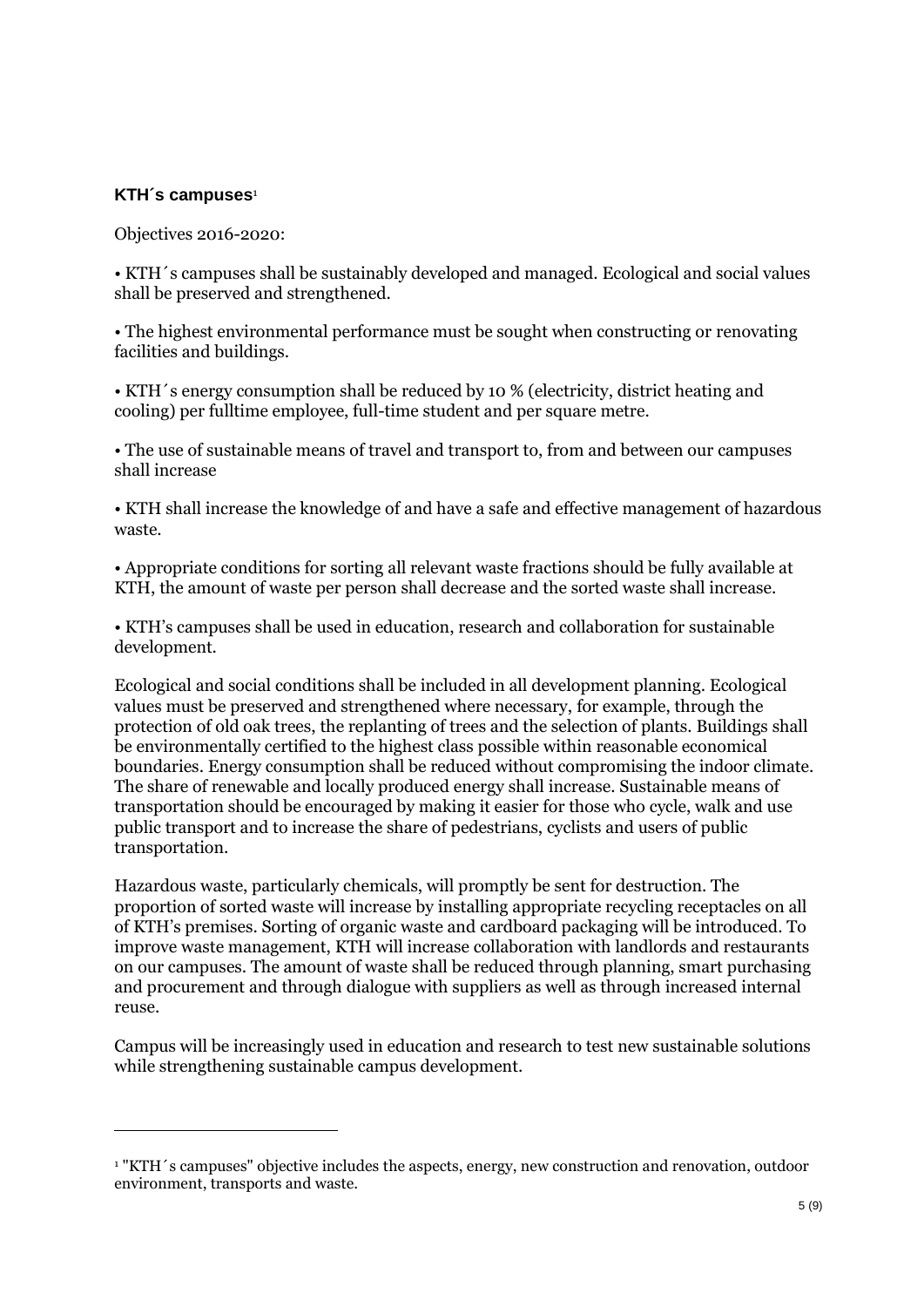# **Background**

KTH operates on five different campus areas and our activities affect them and the surrounding environments in different ways, through, for example, the use of buildings, transport planning and the use of green spaces. As part of our work with previous environmental goals, procedures for environmental requirements in buildings were introduced, and energy consumption has decreased since 2012. *The Campus Plan 2014* included a number of investigations related to trees and green areas on KTH Campus, these were conducted in collaboration with KTH's landlord.

KTH generates large amounts of household waste and hazardous waste. Recycling receptacles have been surveyed, evaluated and installed in more locations. Statistics for hazardous waste have been collected and old chemicals appropriately disposed of.

## Follow-up

Environmental standards in construction projects and the number of environmentally certified buildings shall be followed-up. Completed projects in conjunction to the Campus Plan 2014 and other improvement projects on the campuses related to transport and ecology and implemented joint projects with students connected to campus shall be followed-up.

Energy sources and energy use is followed up using statistics from the landlords and KTH's own measurements. These are reported per full-time employee, full-time student and per square meter.

Follow-up of waste uses statistics from waste contractors and landlords and are reported per full-time employee equivalent and per full-time student.

New indicators for monitoring/ follow-up may also be relevant.

Responsible for follow-up: KTH Sustainability Office, Department for Building and Environment, KTH Schools

## **Travel**

Objectives 2016-2020:

• Achieve a 20% percent reduction in carbon emissions resulting from business travel per fulltime employee equivalent.

• KTH shall increase knowledge of and create conditions for IT solutions for travel free meetings.

Carbon dioxide emissions from travel shall continue to decline. The need to travel shall always be evaluated and digital forms of meetings shall replace physical travel as often as possible. Train travel shall replace short-haul flights under 500 km. Taxi and car rental shall be used sparingly and the use of environmentally classified cars and car-pooling is encouraged. Equipment for digital meeting forms such as videoconferences and teleconferences will be easily accessible and the employee's knowledge about different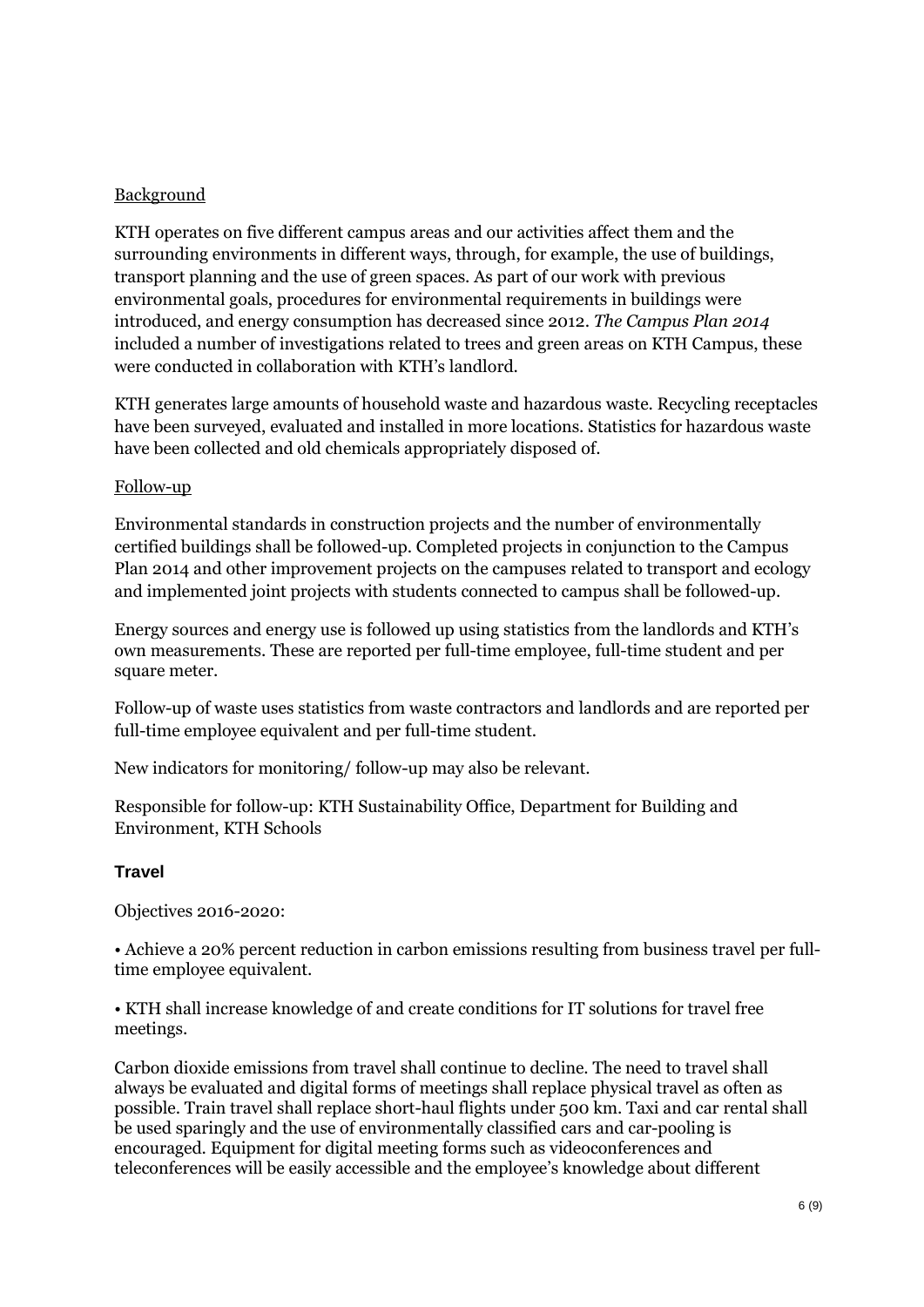solutions should be increased through training. Effective and functional support will be available for digital meetings. The possibilities to introduce carbon offsetting or internal taxation shall be investigated.

## Background

KTH employees generate large amounts of carbon dioxide emissions through travel, especially business travel by air. KTH is among the top five public authorities in Sweden when it comes to carbon dioxide emissions from long flights. As a part of KTH's environmental work, new guidelines for meetings and travel have been developed which clarify environmental aspects of travel and statistics have been improved. In 2014 carbon dioxide emissions from travel had fallen by about 17% and train travels had increased by 10% compared with 2012.

## Follow-up

Monitoring of business travel carbon dioxide emissions is based on statistics provided by KTH's travel agency (incl. flight, train, taxi, rental car) and from the payroll system (mileage). Follow-up of travel free meetings is conducted using documentation of the use of meeting systems and completed training courses, as well as qualitatively.

Responsible for follow-up: KTH Sustainability Office, KTH's travel manager and KTH's IT department.

# **Purchasing and Procurement**

Overall objectives 2016-2020:

• Sustainability requirements shall be made in all procurements, calls and purchases, where possible. Sustainability requirements shall be continuously evaluated and developed.

KTH shall establish and develop sustainability requirements for procurement, suborders and purchasing. The number of procurements in which sustainability requirements are made shall increase and the requirements shall be continuously developed. Knowledge of requirements for sustainable procurement, suborders and purchases will be improved through training.

## Background

KTH is a major consumer of goods and services. By setting environmental and sustainability requirements in procurements at KTH, better purchasing decisions can be made. KTH's work with the environmental management system has included the development of new procedures for procurement both centrally and at individual schools. KTH Sustainability Office has been involved in formulating environmental requirements. The number of procurements with environmental requirements increased from 2012 to 2014, both in number and value.

## Follow-up

Follow-up of sustainability requirements in procurement will be conducted using statistics and information on the number of completed procurements and purchases including the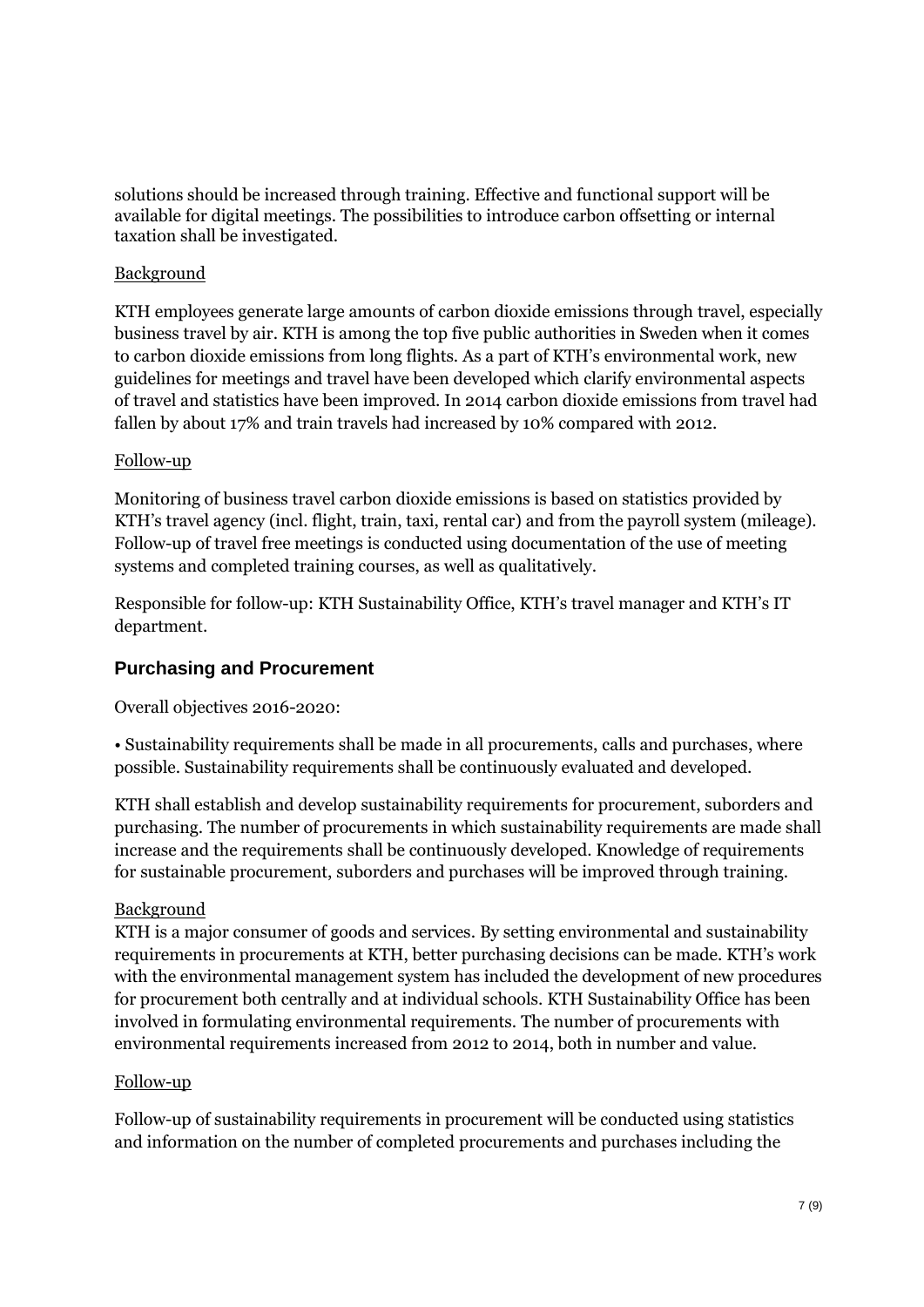economic value of these. A qualitative assessment of the sustainability requirements in procurements shall also be conducted.

Responsible for follow-up: KTH Sustainability Office, Procurement Group

## **Management of Chemicals**

Overall objectives 2016-2020:

• KTH shall increase knowledge of and create conditions for an effective management of chemicals from safety, environmental and health perspectives.

Further improvements shall be made in all areas of chemicals management. All who use chemicals shall have correct information and knowledge of how to handle chemicals from a safety, environmental and health perspective. New tools for the chemicals management shall be introduced in more places and additional specialized courses will be held. Quantities of purchased chemicals will be followed-up and the quality of risk assessments will be improved. Emissions of hazardous substances into air and water shall be examined and reduced where deemed relevant.

## Background

Chemicals are used extensively in education and research at KTH. Over 13 000 different chemicals are used. In the work with reaching the environmental goals, work has included focused chemicals audits, procedures concerning for example risk assessment have been introduced, a number of trainings have been carried out and new tools for chemical management tested.

## Follow-up

Follow-up of chemical management is conducted through annual inventory of chemicals in KTH's chemical management system (KLARA), total annual use of solvents and flammable goods, conducted risk assessments, records of staff training and through the internal environmental audits.

Responsible for follow-up: KTH Sustainability Office

# **Donation and foundation management**

Overall objectives 2016-2020:

• Funds of KTH's affiliated foundations and donations shall be invested so that they contribute to sustainable development.

The possibility of investing KTH's foundation and donation capital so it contributes to sustainable development shall be evaluated and new investment policies to support such developments shall be established. Investments shall maintain a good return while contributing to sustainable development.

## Background